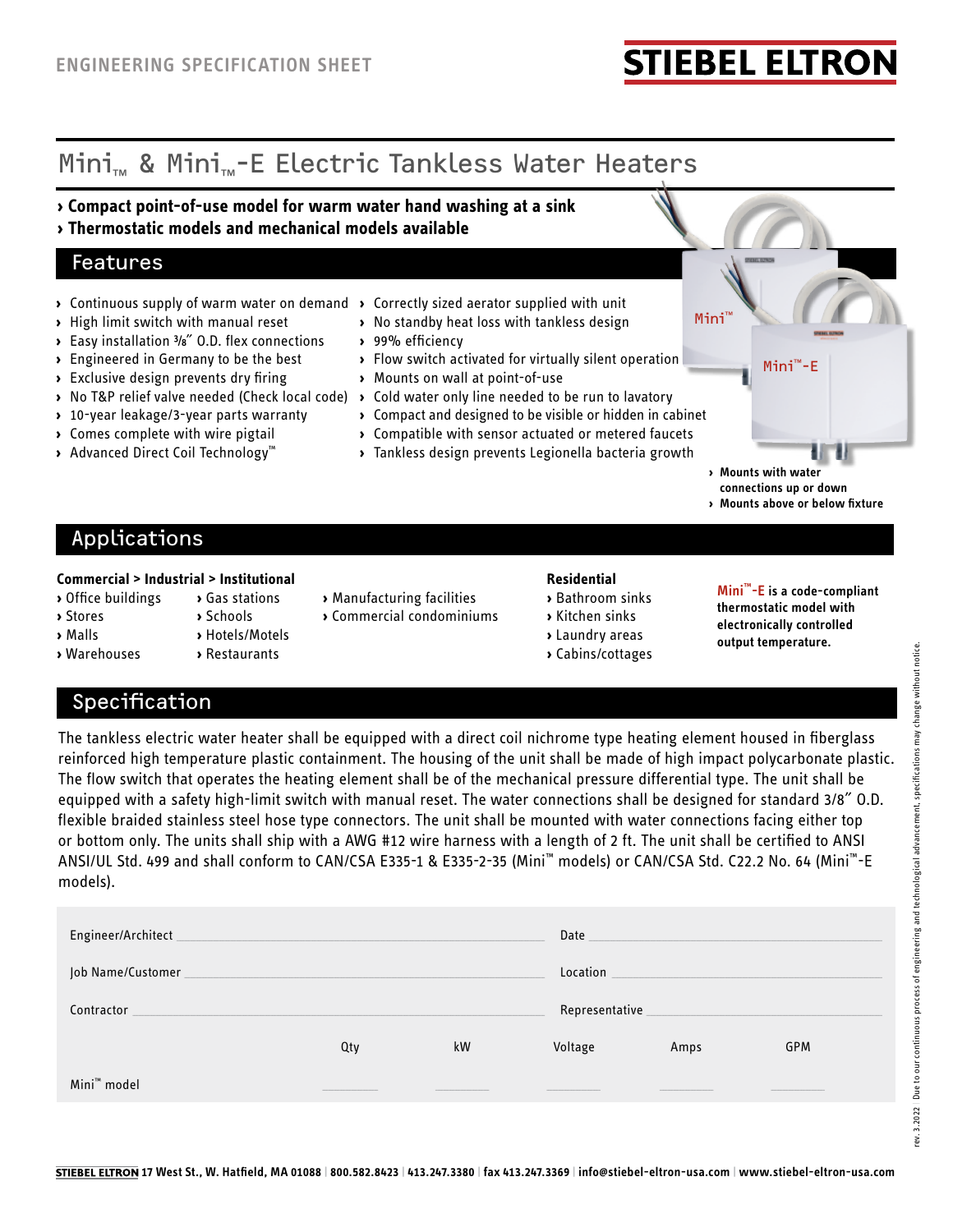### Specifications

| Technical Data                                             | Intertek                                                              | Certified to ANSI/UL Std. 499<br>Mini": Conforms to CAN/CSA E335-1 & E335-2-35<br>Mini"-E: Conforms to CAN/CSA Std. C22.2 No. 64 | USA <sup></sup>                                                 | Tested and certified by WQA<br>against NSF/ANSI 372 for<br>lead free compliance. |                                   | <b>ISO 9001</b><br>CERTIFIED     |                                                                 |        |  |  |  |  |
|------------------------------------------------------------|-----------------------------------------------------------------------|----------------------------------------------------------------------------------------------------------------------------------|-----------------------------------------------------------------|----------------------------------------------------------------------------------|-----------------------------------|----------------------------------|-----------------------------------------------------------------|--------|--|--|--|--|
| <b>Mechanical models:</b><br><b>Thermostatic models:</b>   | Mini <sup>™</sup> 2-1 231045<br>Mini <sup>*</sup> -E 2-1 236011       | Mini <sup>™</sup> 2.5-1 232098<br>Mini <sup>*</sup> -E 2.5-1 236135                                                              | Mini <sup>*</sup> 3-1 220816<br>Mini <sup>™</sup> -E 3-1 236010 | Mini <sup>™</sup> 3.5-1 232099<br>Mini"-E 3.5-1 236136                           | Mini <sup>™</sup> 4-2 222039      | Mini <sup>7</sup> -E 4-2 236009  | Mini <sup>™</sup> 6-2 220817<br>Mini <sup>*</sup> -E 6-2 236008 |        |  |  |  |  |
| <b>Phase</b> $-50/60$ Hz                                   | 1                                                                     |                                                                                                                                  |                                                                 |                                                                                  |                                   |                                  |                                                                 |        |  |  |  |  |
| Voltage $1$                                                | 120V                                                                  | 120V                                                                                                                             | 120V                                                            | 120V                                                                             | 240 V or 208 V                    |                                  | 240 V or 208 V                                                  |        |  |  |  |  |
| <b>Wattage</b>                                             | 1.8 kW                                                                | 2.4 kW                                                                                                                           | 3.0 kW                                                          | 3.5 kW                                                                           | 2.6 kW<br>3.5 kW                  |                                  | 5.7 kW                                                          | 4.3 kW |  |  |  |  |
| Amperage draw                                              | 15 A                                                                  | 20 A                                                                                                                             | 25 A                                                            | 29 A                                                                             | 15 A                              | 13 A                             | 24 A                                                            | 21 A   |  |  |  |  |
| Min. recommended<br>circuit breaker size <sup>2</sup>      | 15 A (SP)                                                             | 20 A (SP)                                                                                                                        | 25 A (SP)                                                       | 30 A (SP)                                                                        | 15 A (DP)                         |                                  | 25 A (DP)                                                       |        |  |  |  |  |
| Min. recommended<br><b>wire size</b> <sup>3</sup> (copper) | 14/2 AWG                                                              | 12/2 AWG                                                                                                                         | 10/2 AWG                                                        | 10/2 AWG                                                                         | 14/2 AWG                          |                                  | 10/2 AWG                                                        |        |  |  |  |  |
| Min. flow to activate                                      |                                                                       |                                                                                                                                  |                                                                 |                                                                                  |                                   |                                  |                                                                 |        |  |  |  |  |
| Mechanical units                                           | $0.21$ gpm $(0.8 \text{ I/min})$                                      | $0.40$ gpm $(1.5 \frac{1}{min})$                                                                                                 | $0.40$ gpm $(1.5 \text{ I/min})$                                | $0.40$ gpm $(1.5 \text{ I/min})$                                                 |                                   | $0.40$ gpm $(1.5 \text{ I/min})$ | $0.77$ gpm $(2.9 \text{ I/min})$                                |        |  |  |  |  |
| Thermostatic units                                         | $0.21$ gpm $(0.8 \text{ I/min})$                                      | $0.30$ gpm $(1.15 \frac{1}{min})$                                                                                                | $0.30$ gpm $(1.15 \frac{1}{min})$                               |                                                                                  | $0.30$ gpm $(1.15 \frac{1}{min})$ | $0.48$ gpm $(1.8 \text{ I/min})$ |                                                                 |        |  |  |  |  |
| Water temp. range                                          |                                                                       | Electronic units are adjustable from 86-122 °F (30-50 °C)                                                                        |                                                                 |                                                                                  |                                   |                                  |                                                                 |        |  |  |  |  |
| <b>Energy Factor (EF)</b><br>(Mechanical / Thermostatic)   | $0.98 / 0.97$ (UEF)                                                   | 1.0 / 0.99                                                                                                                       | 0.99 / 0.99                                                     | 0.99/0.99                                                                        | 0.99/1.0                          |                                  | 0.99/1.0                                                        |        |  |  |  |  |
| Weight                                                     | 3.44 lb (1.56 kg)                                                     |                                                                                                                                  |                                                                 |                                                                                  |                                   |                                  |                                                                 |        |  |  |  |  |
| <b>Dimensions</b>                                          | Width 71/2" (19.0 cm) x Height 61/2" (16.5 cm) x Depth 31/4" (8.2 cm) |                                                                                                                                  |                                                                 |                                                                                  |                                   |                                  |                                                                 |        |  |  |  |  |
| Water volume in unit                                       | $0.026$ gal $(0.1)$                                                   |                                                                                                                                  |                                                                 |                                                                                  |                                   |                                  |                                                                 |        |  |  |  |  |
| Minimum pressure                                           | 30 psi (2 bar)                                                        |                                                                                                                                  |                                                                 |                                                                                  |                                   |                                  |                                                                 |        |  |  |  |  |
| <b>Working pressure</b>                                    | 150 psi (10 bar)                                                      |                                                                                                                                  |                                                                 |                                                                                  |                                   |                                  |                                                                 |        |  |  |  |  |
| <b>Tested to pressure</b>                                  | 300 psi (20 bar)                                                      |                                                                                                                                  |                                                                 |                                                                                  |                                   |                                  |                                                                 |        |  |  |  |  |
| <b>Water connections</b> 4                                 | $\frac{3}{6}$ 0.D. flexible braided stainless steel hose connectors   |                                                                                                                                  |                                                                 |                                                                                  |                                   |                                  |                                                                 |        |  |  |  |  |

Mini™ 2-1 is internally restricted to 0.32 gpm (1.2 l/min). Mini™-E 2-1 is internally restricted to 0.40 gpm (1.5 l/min).

All Mini™ models ship with appropriately sized pressure compensating flow-reducer/aerators that must be installed.

<sup>1</sup> Nominal mains voltage is 110-120V and 220-240V.

2 This is our recommendation for overcurrent protection sized at 100% of load. Check local codes for compliance if necessary. Tankless water heaters are considered a non-continuous load.

3 Copper must be used. Conductors should be sized to maintain a voltage drop of less than 3% under load.

4 Mechanical units suitable for supply with cold water only. Thermostatic units can accept inlet water of 122 °F.

› Mini™ models suitable for inlet cold water supply only.

> Mini™-E models suitable for supply inlet max. 122 °F.<br>> Mini™ 2-1 internally restricted to 0.32 gpm

› Mini™ 2-1 internally restricted to 0.32 gpm

› Mini™-E 2-1 internally restricted to 0.40 gpm

|  | Temp. rise above incoming water temp. (°F) |  |                                     |  |
|--|--------------------------------------------|--|-------------------------------------|--|
|  |                                            |  | $(GPM = kW \times 6.83 / \Delta t)$ |  |

### Temp. rise above incoming water temp. (°C)

| .            |                         |            |      |      |      |      |      |      |      |       |                          |     |     |     |     |     |     |
|--------------|-------------------------|------------|------|------|------|------|------|------|------|-------|--------------------------|-----|-----|-----|-----|-----|-----|
|              |                         | <b>GPM</b> |      |      |      |      |      |      |      | l/min |                          |     |     |     |     |     |     |
| Model        | <b>Heating Capacity</b> | 0.32       | 0.42 | 0.48 | 0.53 | 0.69 | 0.85 | 1.06 | 1.14 | 1.2   | 1.6                      | 1.8 | 2.0 | 2.6 | 3.2 | 4.0 | 4.3 |
| Mini-E $2-1$ | 1.8 kW @ 110-120 V      | 39         |      |      |      |      |      |      |      | 22    | $\overline{\phantom{0}}$ |     |     |     |     |     |     |
| Mini-E 2.5-1 | 2.4 kW @ 110-120 V      | 51         | 39   | 34   | 30   | 24   | 19   | 15   | 14   | 28    | 22                       | 19  | 17  | 13  | 11  | 8   | 8   |
| $Mini-E_3-1$ | 3.0 kW @ 110-120 V      | 64         | 49   | 43   | 38   | 30   | 24   | 19   | 18   | 36    | 27                       | 24  | 21  | 17  | 13  | 11  | 10  |
| Mini-E 3.5-1 | 3.5 kW @ 110-120 V      | 75         | 57   | 50   | 45   | 35   | 28   | 22   | 21   | 42    | 32                       | 28  | 25  | 19  | 16  | 12  | 12  |
| Mini-E 4-2   | 2.6 kW @ 208 V          | 55         | 42   | 37   | 33   | 25   | 20   | 16   | 15   | 31    | 23                       | 21  | 18  | 14  | 11  | 9   | 8   |
|              | 3.5 kW @ 220-240 V      | 75         | 57   | 50   | 45   | 35   | 28   | 22   | 21   | 42    | 32                       | 28  | 25  | 19  | 16  | 12  | 12  |
| Mini-E $6-2$ | 4.3 kW @ 208 V          |            |      | 61   | 55   | 42   | 34   | 27   | 25   |       | $\overline{\phantom{a}}$ | 34  | 31  | 23  | 19  | 15  | 14  |
|              | 5.7 kW @ 220-240 V      | -          | ٠    | 81   | 73   | 56   | 45   | 36   | 34   | -     | $\overline{\phantom{a}}$ | 45  | 41  | 31  | 25  | 20  | 19  |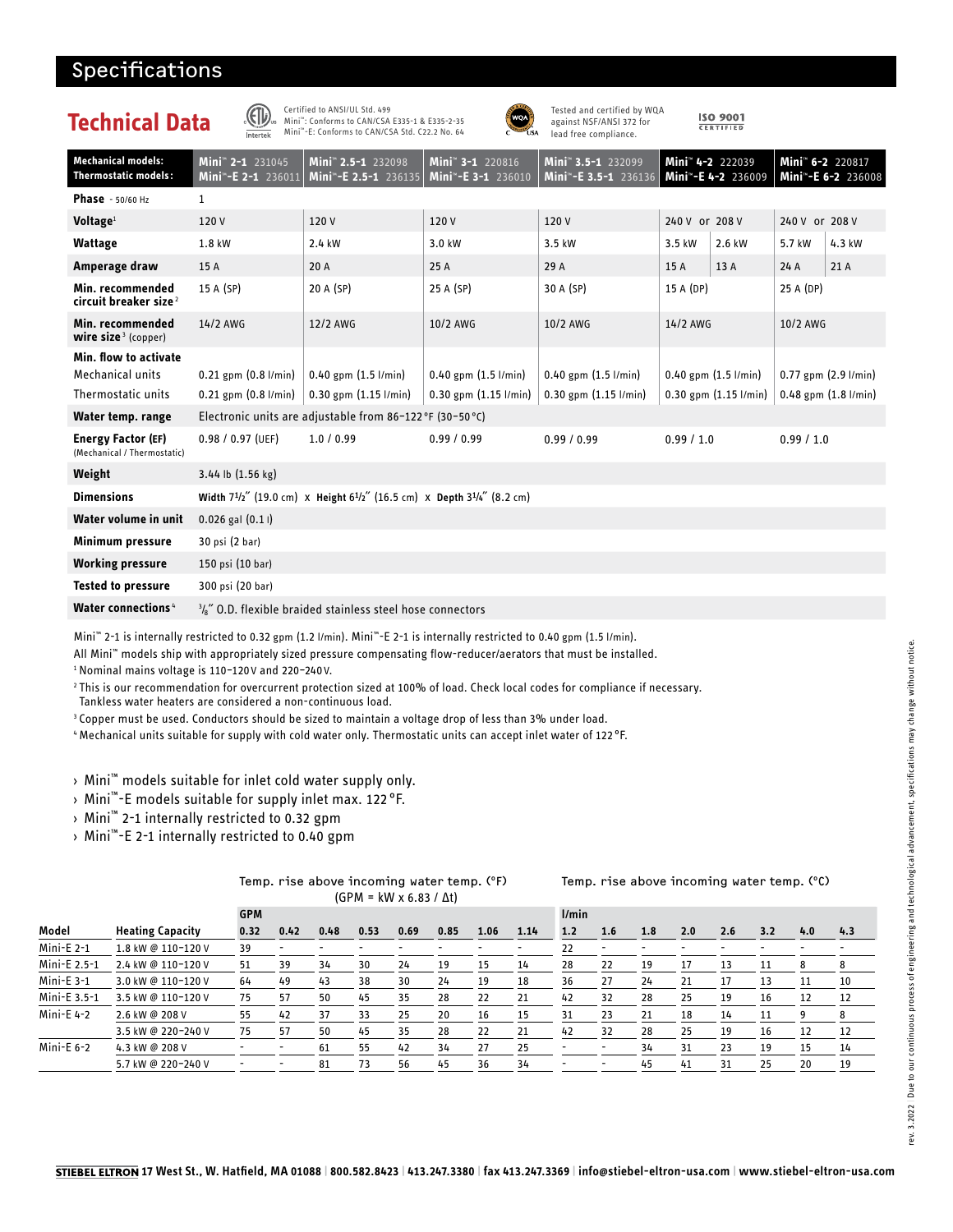### Dimensions